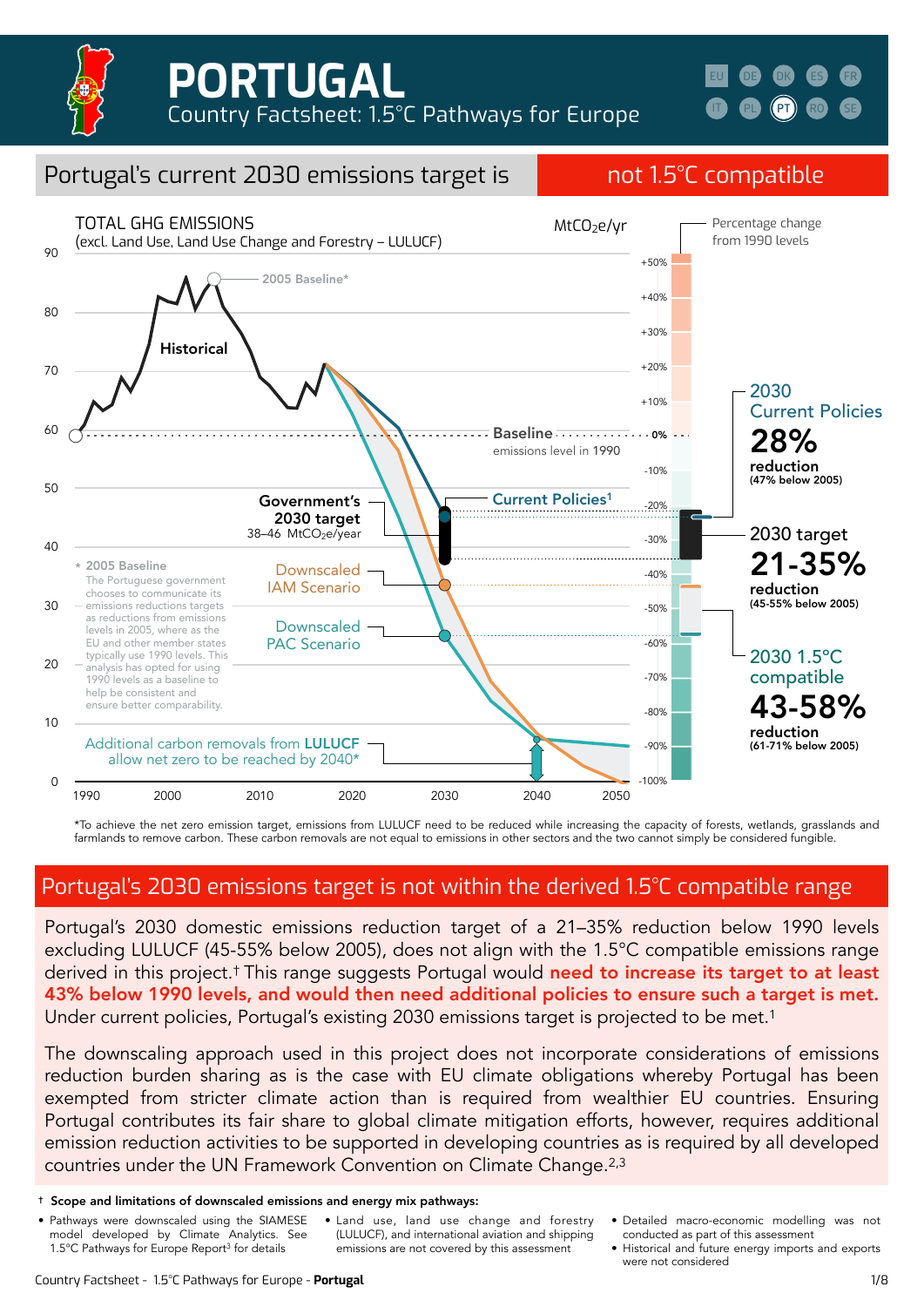## CURRENT SITUATION Snapshot of Portugal's emissions and energy system

### Emissions profile

After peaking in 2005, Portuguese emissions fell rapidly until 2014 to reach 24% below the peak of ten years earlier.4 Emissions have since risen to be 8% higher than 1990 levels in 2019, one of only a handful of European countries where emissions have not fallen relative to 1990 levels.

except for those from transport, which **Buildings** 4% Compared to 2005 levels, emissions **<sub>Other energy</mark>**</sub> from all sectors have fallen considerably declined by just 11%. Transport sector emissions overtook those from the power sector in 2006 to become the largest source of emissions, and have seen a 64% increase since 1990.

Total electricity generation in 2019 is almost double 1990 levels, but due to an 89% and 40% drop in oil and coal combustion respectively, emissions are 26% lower.4 This coal and oil demand has been displaced by natural gas and biomass, while total renewable generation has increased threefold.

### Energy overview and main policy gaps

While power generation in Portugal has almost doubled since 1990, total energy supply in 2019 was 30% higher, driven primarily by a 83% increase in transport energy use.5 Coal demand has roughly halved over this time, while demand for natural gas, which was zero in 1990 reached 24% of the total energy supply in 2019 due to its extensive use in the power, industry, and building sectors. In a welcome development, the government's previously set 2023 coal phase out target has been brought forward to the end of 2021. Despite the increased transport

sector demand, total oil consumption fell between 1990 and 2019 due the precipitous fall in its use in the power sector. This removal of oil from the power sector is a positive, as is the fall in coal use, but the dramatic rise in natural gas demand, which remains near its 2017 peak, must be addressed moving forward. Rising transport sector emissions need to be targeted with strong investments in public transport, bicycle and walking infrastructure, and vehicle electrification.



#### Country Factsheet - 1.5°C Pathways for Europe - **Portugal**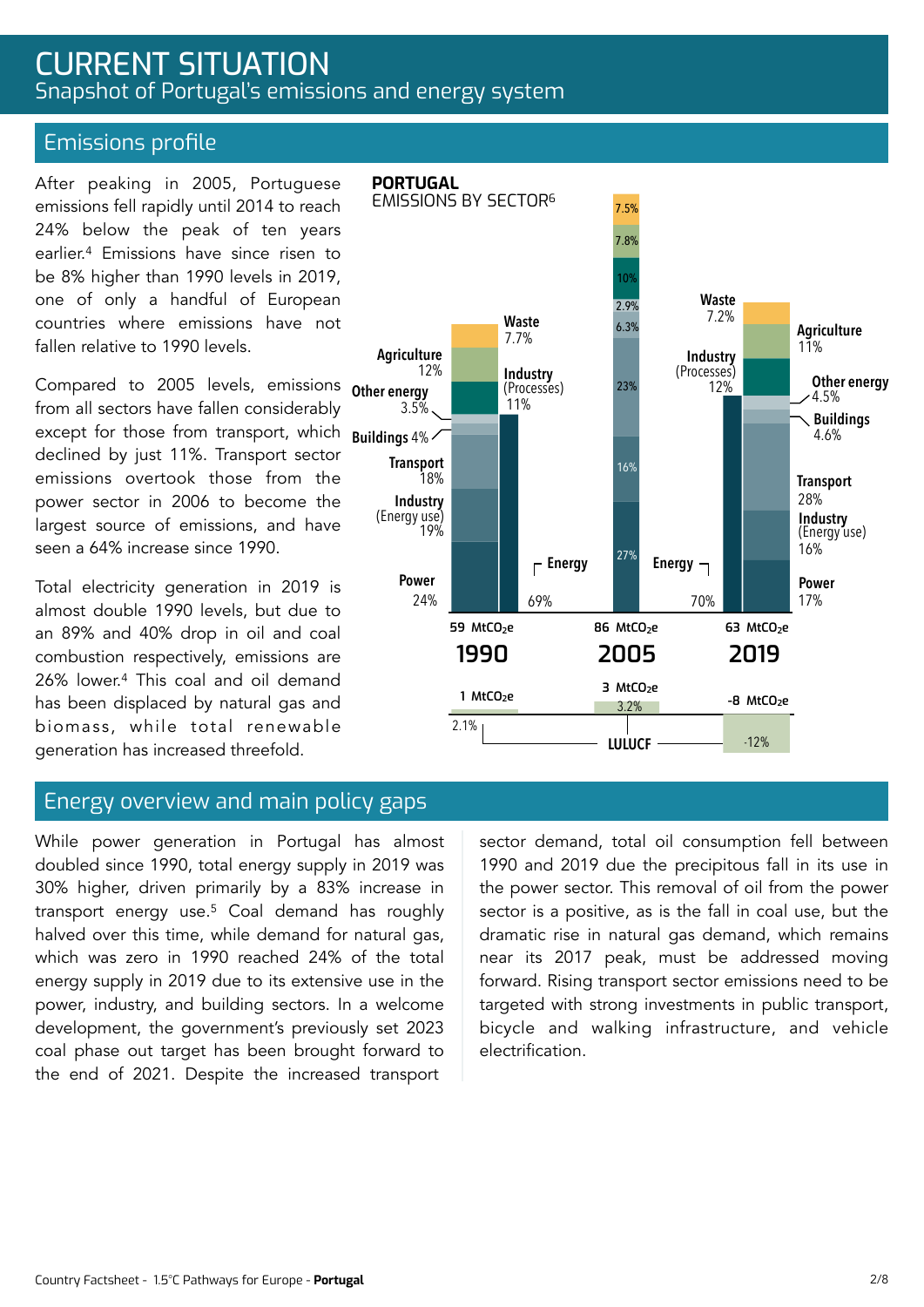# Civil Society & Global Integrated Assessment Models 1.5°C energy and climate scenarios for Europe

The aim of the 1.5°C Pathways for Europe Project is to derive Paris Agreement compatible emissions and energy mix pathways for key European countries. The project seeks to highlight existing scenarios that demonstrate that a very high level of ambition on climate and energy policy *is possible* for the European Union and its Member States. To reflect the varied methodologies employed to construct such scenarios, we assess the Paris Agreement Compatible (PAC) energy scenario, and a scenario from the global REMIND integrated assessment model (IAM), both embodying high levels of 2030 climate ambition in the European Union region. We use the SIAMESE model developed by Climate Analytics to create country level pathways, using the PAC/REMIND scenario results for the European Union as input and downscaling them based on demographic, economic, energy system, and policy heterogeneity between countries.7 We outline key differences between the two scenarios used as input for the SIAMESE downscaling process below.

### PAC<sup>8</sup> Paris Agreement Compatible Energy Scenario  $\blacksquare$ <sup>8</sup>,100  $\blacksquare$  Global IAM  $^{9,10}$

The PAC scenario for the EU28 was developed through a bottom-up collective research exercise involving energy and climate experts and incorporating findings from relevant scientific literature.

Around 150 stakeholders from member organisations of the European Environmental Bureau (EEB) and Climate Action Network (CAN) Europe, and from science and industry were involved in the scenario building process.

The PAC scenario is an attempt to construct a European-wide energy scenario which is aligned with the Paris Agreement's objective to limit global warming to 1.5°C and which embodies the demands of civil society.

In doing this it suggests a trajectory with:

- 100% renewable energy supply by 2040
- At least 65% GHG emissions reduction below 1990 levels by 2030
- Net zero emissions by 2040

# Integrated Assessment Model Scenario

We assess the global REMIND 1.7 CEMICS-1.5- CDR8 scenario as an additional line of evidence for pathways for the European Union to achieve the 1.5°C long-term temperature goal of the Paris Agreement. REMIND is a global energy-economyclimate model that maximises inter-temporal welfare. It contains macro-economic, energy system, and climate modules that are integrated to attain exogenously prescribed climate targets.11

Population and GDP growth are key drivers of future energy demand and, thus, GHG emissions in IAMs. In our SIAMESE-based downscaling approach, we therefore take growth rates from the shared socioeconomic pathway (SSP) scenarios, specifically SSP2, a middle of the road scenario, in order to assess what the EU-region results of this scenario imply for country-specific energy system transformation.

Key outputs for the EU region from this scenario are:

- 90% renewable energy supply by 2040
- 62% GHG emissions reduction below 1990 levels by 2030 (excl. LULUCF)
- Net zero emissions between 2045-2050

### Carbon Capture and Storage (CCS):

A key assumption underpinning the PAC scenario is that carbon capture and storage will not be required to achieve net zero emissions for the European Union.

### Carbon Capture and Storage (CCS):

This IAM scenario envisages some natural gas and biomass combustion with carbon capture and storage.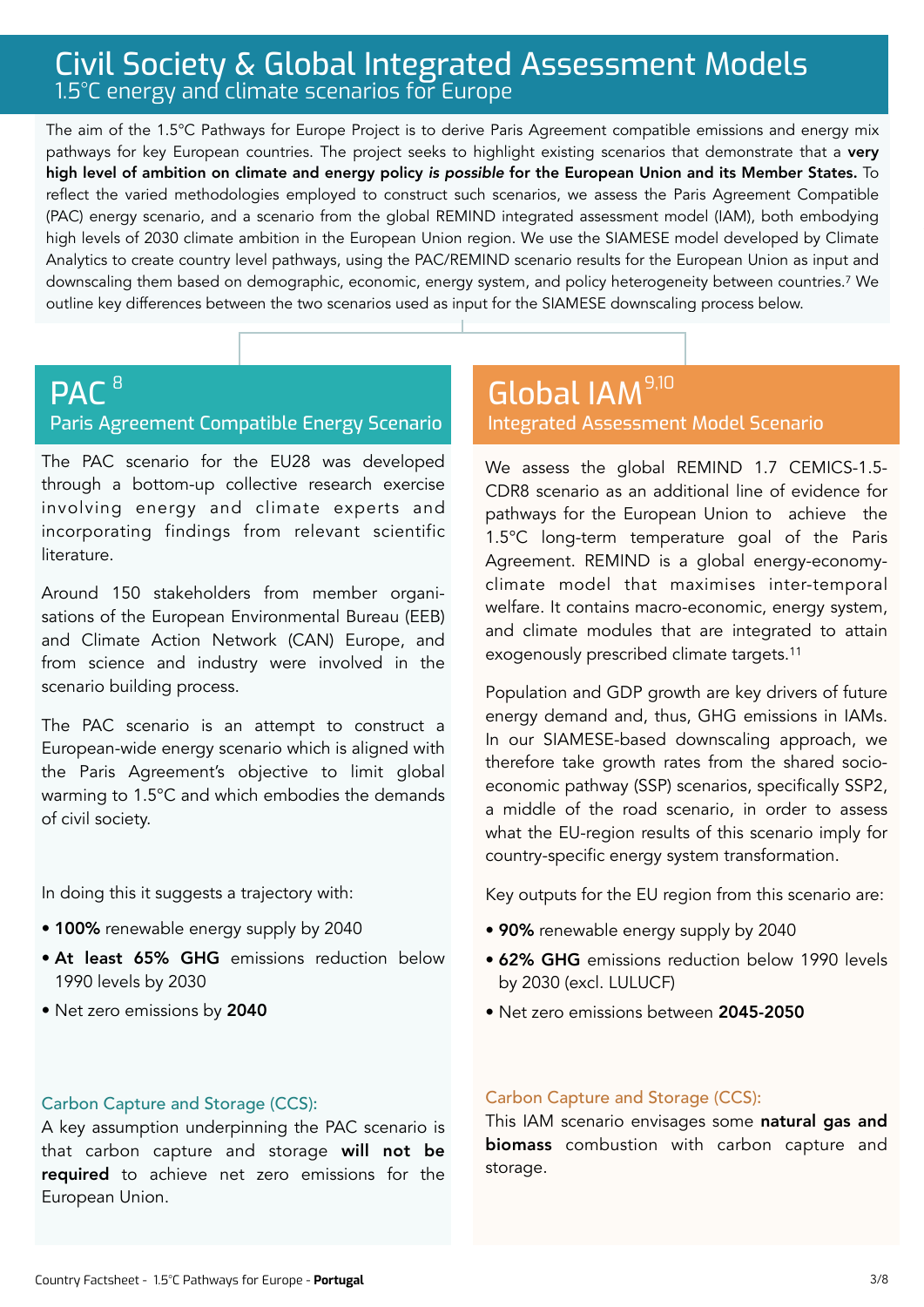# Economy-Wide 1.5°C Pathways

According to the analysis undertaken in this project, achieving a 1.5°C compatible economy for Portugal requires a 43-58% reduction in total GHG emissions (excluding LULUCF) by 2030 and reaching net zero emissions between 2040 and 2050.

There are numerous different pathways to reaching net zero emissions in this timeframe. In the scenarios downscaled, a LULUCF sink of between 7-8 MtCO<sub>2</sub>e would achieve net zero by 2050, while under the PAC scenario, a LULUCF sink of 6 MtCO<sub>2</sub>e would achieve net zero emissions in 2040.

### **PORTUGAL** TOTAL GHG EMISSIONS (excl. LULUCF) MtCO<sub>2</sub>e/yr



\*To achieve the net zero emission target, emissions from LULUCF need to be reduced while increasing the capacity of forests, wetlands, grasslands and farmlands to remove carbon. These carbon removals are not equal to emissions in other sectors and the two cannot simply be considered fungible.

### 32–38%<br>PAC IAM **PAM** 62–68% IAM PAC Fossil Fuels **Nuclear** 22%  $\overline{{\bf 2017}^5}$  2030 79%  $0\%$  0% Renewables incl. biomass

### 1.5°C Compatible 2030 primary energy mix

In the downscaled PAC and IAM pathways, the share of unabated fossil fuels in primary energy demand is reduced to between 30-38% by 2030, whereas the share of renewables including biomass reaches between 62-68% of primary energy by the same date.

Due to the significant levels of biomass consumption in the IAM scenario used to downscale primary energy to the national level in Portugal, the model has allocated an increasing share of biomass demand over time. With a limited domestic supply of biomass likely to be exacerbated by climate change, this modelled demand may need to be displaced by energy efficiency gains as envisaged under the downscaled PAC scenario.

The **[IAM scenario](https://www.pik-potsdam.de/en/institute/departments/transformation-pathways/models/remind/remind16_description_2015_11_30_final#:~:text=REMIND%20is%20a%20global%20energy,inter-temporal%20welfare%20is%20maximized.&text=Macro-economic%20production%20factors%20are,,%20labor,%20and%20final%20energy.)** also achieves efficiency gains, but assumes energy demand continues to rise over time in line with historical growth trends. The large increase in national total primary energy supply reflects the overall increase in the modelled Europe-wide scenario results.

Downscaled PAC Scenario Downscaled IAM Scenario 1.6 **PORTUGAL** PRIMARY FNFRGY SUPPLY 1.2 0.8  $0.4$ F  $\Omega$ 2010 2020 2030 2040 20502010 2020 2030 2040 2050 2010 2050 2010 2050 **Oil Coal Fossil Gas w/o CCS** Fossil Gas with CCS Biomass w/o CCS Biomass with CCS Renewables

\*Primary energy supply includes losses that occur during the conversion of nuclear and fossil fuels to electricity, resulting in a higher proportion of both nuclear and fossil fuels than in total final energy demand

The **PAC** scenario depicts a future where total energy use rapidly declines through efficiency gains, largely from switching fossil fuel consumption to renewables, increased rates of material reuse and recycling, and consumer demand reduction.

Country Factsheet - 1.5°C Pathways for Europe - **Portugal**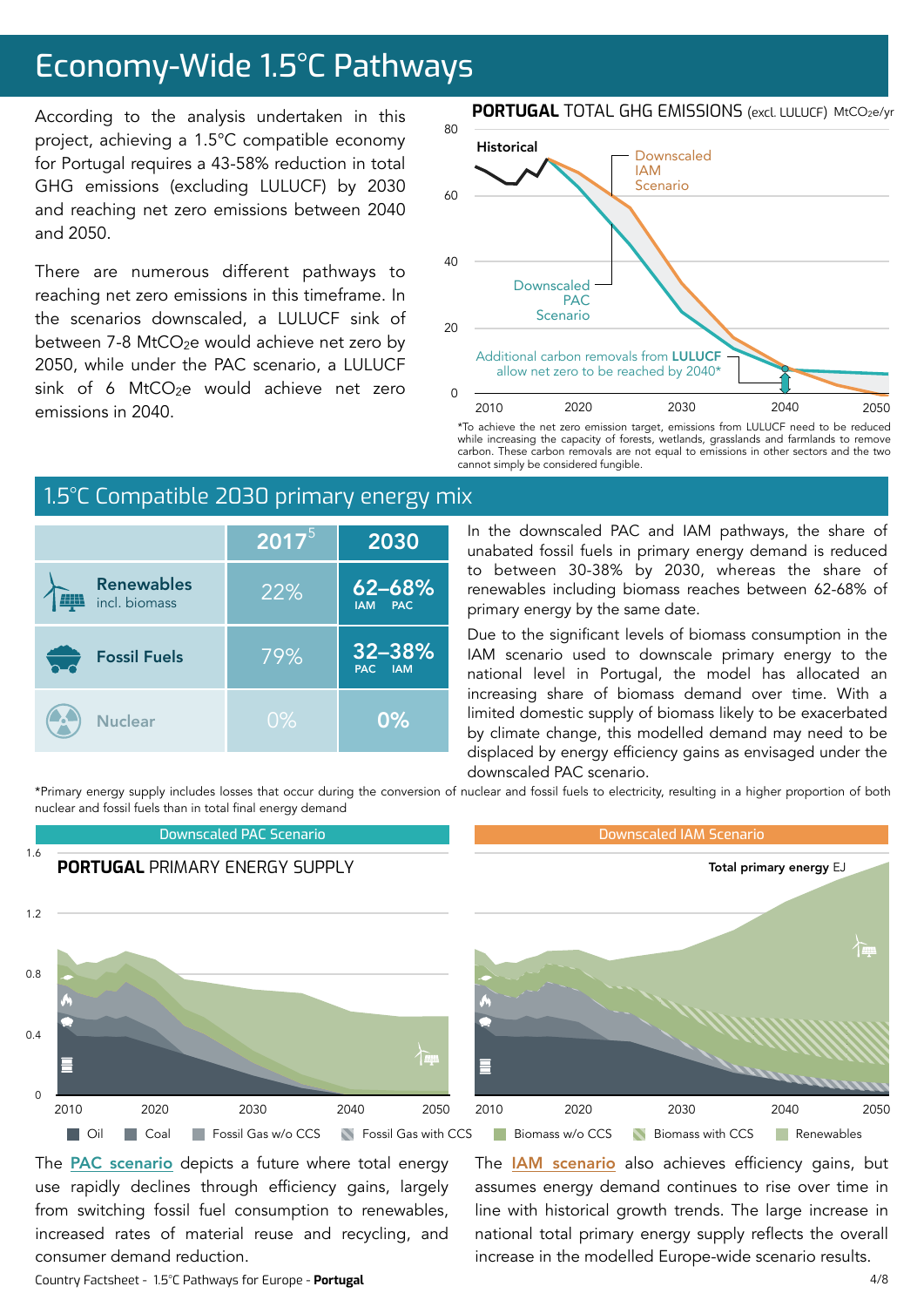# Sectoral decarbonisation: Power

**PORTUGAL** CO<sub>2</sub> EMISSIONS IN THE POWER SECTOR

Emissions MtCO2/yr



### 1.5°C Compatible 2030 power sector fuel mix\*

|                   | <b>Renewables</b><br><b>EXIST</b><br>incl. biomass | Coal<br>hud | <b>Fossil gas</b>    | <b>CA</b><br><b>Nuclear</b> |
|-------------------|----------------------------------------------------|-------------|----------------------|-----------------------------|
| 2017 <sup>5</sup> | 39%                                                | 26%         | 33%                  | $0\%$                       |
| 2030              | 89-95%<br>IAM PAC                                  | 0%          | $5 - 11%$<br>PAC IAM | 0%                          |

\*No detailed wholesale electricity market modelling was undertaken for this assessment



### Towards a fully decarbonised power sector

Portugal's power sector has undergone a transformation since 1990, when fuel combustion in the power sector was roughly half from coal and half from oil.<sup>5</sup> Power sector oil and coal demand since then has fallen by 89% and 40% respectively, with natural gas in 2019 making up 35% of total generation, while renewables contributed over half. With a 2021 coal phase out policy in place, focus should now turn to replacing natural gas consumption with a steep increase in renewable energy generation.1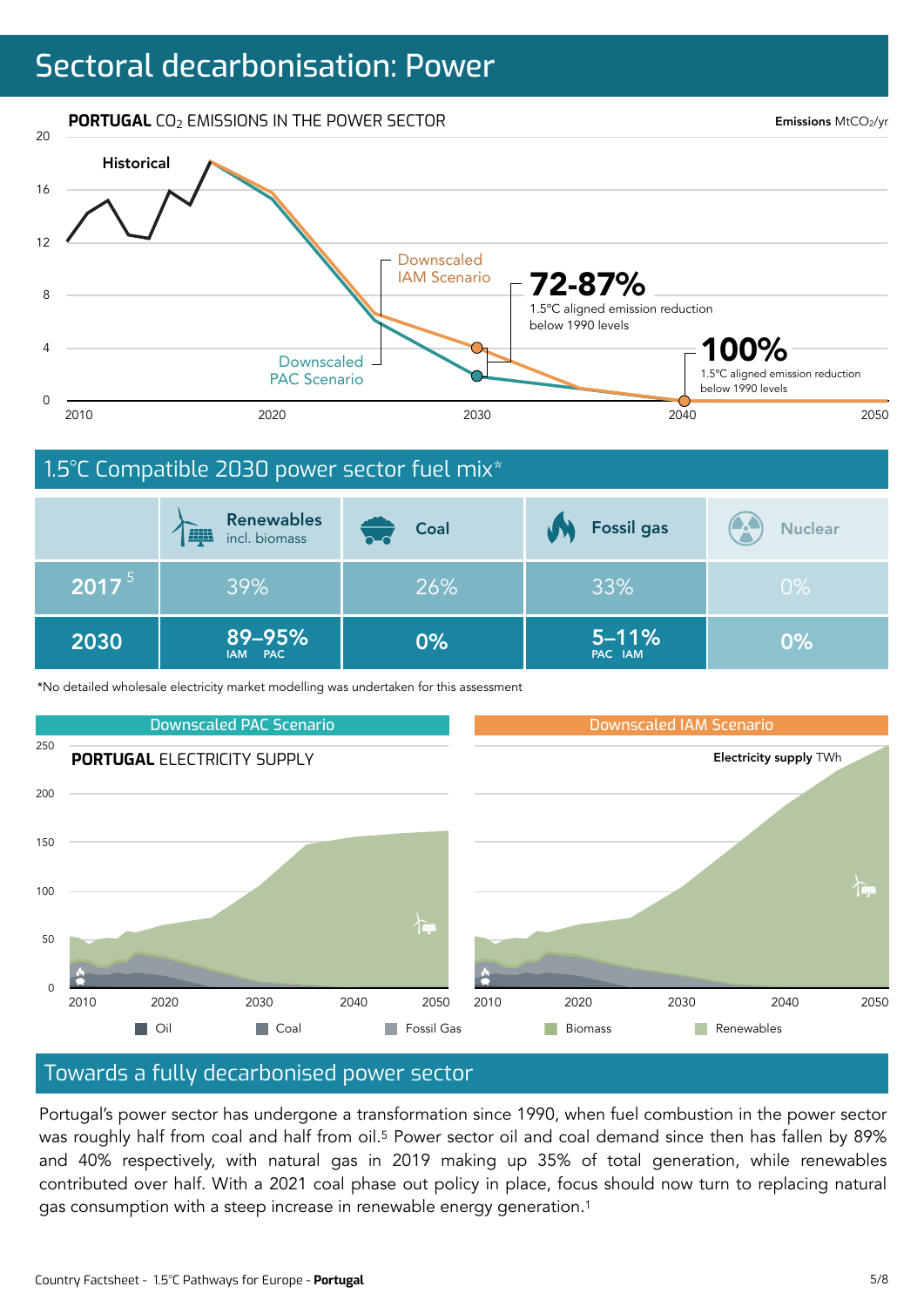# Sectoral decarbonisation: Industry



significantly until 2040 in the pathway downscaled from the PAC scenario, whereby energy-related emissions reach zero and further reductions occur more gradually. This is due to the nature of these residual (process) emissions that are harder to mitigate than those from fuel combustion.

It was not possible to downscale the chosen IAM scenario due to a misalignment of scenario and



Downscaled PAC Scenario



### Towards a fully decarbonised industry sector

Portugal's industry sector consumes very little coal, making up less than 1% of total sectoral demand.5 Industrial coal consumption has fallen 98% since 1990, when it made up 13% of demand. In 2019, natural gas made up 27% of industrial energy demand, standing in stark contrast to its total absence from industry in 1990. Its displacement of oil and coal demand over time along with rising supply from renewables has meant that energy-related emissions from this sector are lower than in 1990 despite total demand being roughly the same. Focus should now be on electrifying industry energy demand, expediting the transition away from oil and gas consumption, and deriving methods for dealing with process emissions.

Country Factsheet - 1.5°C Pathways for Europe - **Portugal**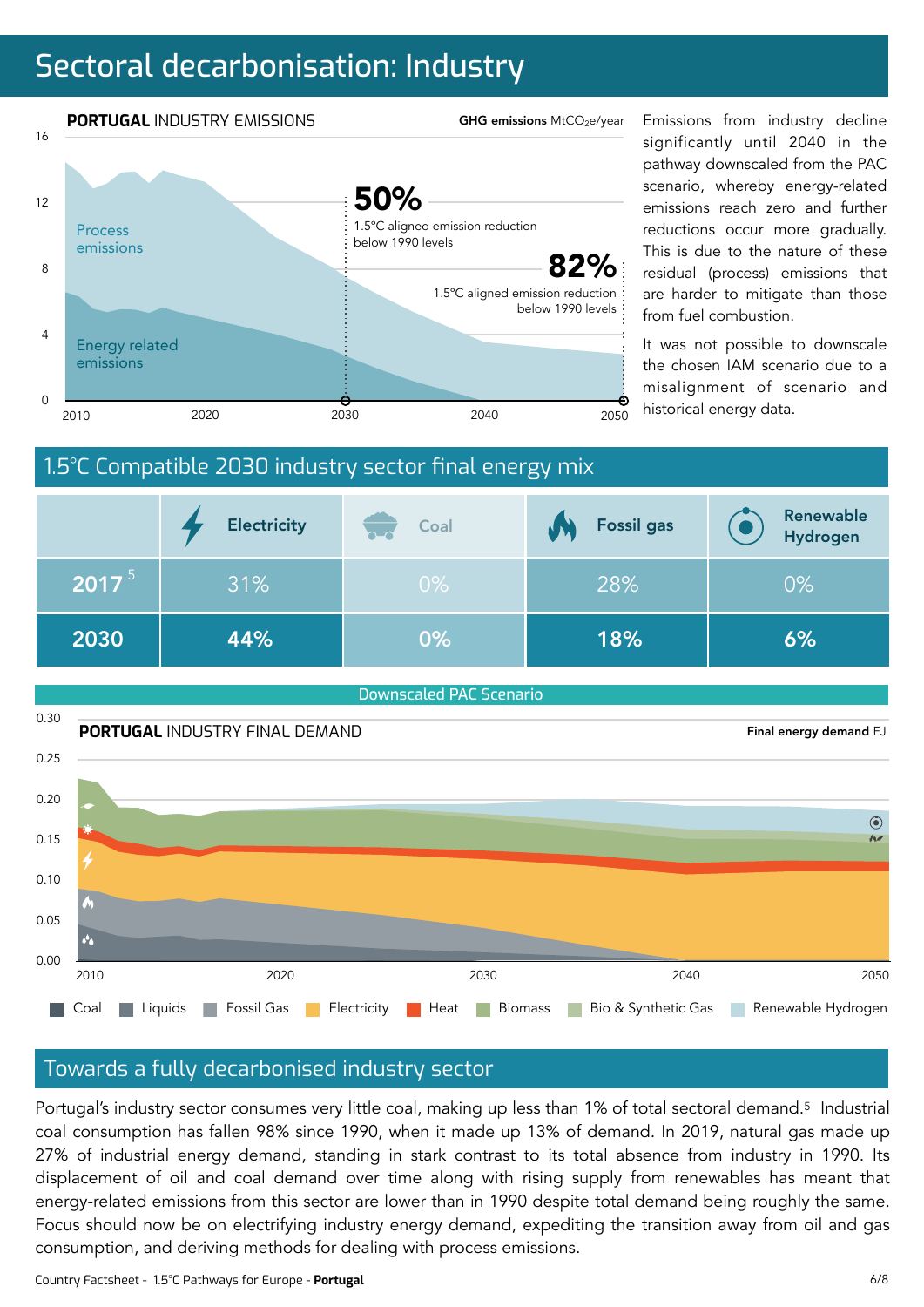# **Closing the Ambition Gap** Closing the Ambition Gap

### Key characteristics of Portugal's 1.5°C compatible pathways

|                                                     | <b>Historical</b>            | 1.5°C compatible benchmarks         |                                  | <b>Country targets</b>              |                                    |
|-----------------------------------------------------|------------------------------|-------------------------------------|----------------------------------|-------------------------------------|------------------------------------|
|                                                     | 2017                         | 2030                                | 2050                             | 2030                                | 2050<br>incl. LULUCF*              |
|                                                     | 71<br>MtCO <sub>2</sub> e/yr | $25 - 34$<br>MtCO <sub>2</sub> e/yr | $-1-6$<br>MtCO <sub>2</sub> e/yr | $38 - 46$<br>MtCO <sub>2</sub> e/yr | $\Omega$<br>MtCO <sub>2</sub> e/yr |
| <b>Total GHG</b><br>excl. LULUCF                    | 20%<br>above 1990            | 43-58 %<br>below 1990               | $90 - 101 %$<br>below 1990       | 21-35 %<br>below 1990               | 100 %<br>below 1990                |
|                                                     | 17%<br>below 2005            | $61 - 71%$<br>below 2005            | 93-101 %<br>below 2005           | 45-55 %<br>below 2005               | 100 %<br>below 2005                |
| <b>Emissions intensity of</b><br>power generation** | 316<br>qCO2/kWh              | 18-39<br>gCO2/kWh                   | $\Omega$<br>gCO2/kWh             |                                     |                                    |
| Share of renewable power                            | 39 %                         | 88-94 %                             | 100 %                            | 80 %                                |                                    |
| Share of unabated fossil<br>fuel in power           | 61 %                         | $5 - 11%$                           | 0%                               |                                     |                                    |
| Share of nuclear power                              | 0%                           | 0%                                  | 0%                               |                                     |                                    |
| Industry electrification rate                       | 31 %                         | 44 %                                | 60 %                             |                                     |                                    |

\* 2050 target is shown including LULUCF emissions due to the absence of government projections for these emissions to 2050

\*\* Does not include upstream emissions

### Raising Ambition

Portugal has set an ambitious renewable electricity generation target, but it is not yet aligned with the downscaled 1.5°C compatible pathways; an increase to 88% by 2030 would make it so. An increase in ambition is also required on the current 2030 emissions target, which is projected to be met with current policies.<sup>1</sup> This demonstrates that greater ambition is possible. In particular, policies are lacking to encourage the necessary rapid decarbonisation of the transport, industry, and buildings sectors. Investments to achieve modal shift from cars to public transport and walking or cycling are crucial moving forward, as are incentives to encourage house owners to install low carbon heating options.

Portugal's 2050 economy-wide carbon neutrality target is commendable, but the path to reaching net zero is just as critical as reaching the target itself. A 2050 net zero target cannot be 1.5°C compatible on its own without a strong medium-term target for 2030 in place. Portugal should increase its 2030 emissions reduction target to between 43-58% below 1990 levels (excl. LULUCF) to ensure it is aligned with the range implied by the two downscaled 1.5°C compatible emissions pathways.

| <mark>, View the full report covering the EU27</mark> and the 9 member states below or view the ot <u>her factsheets in this series i</u> |        |         |              |        |          |         |              |        |
|-------------------------------------------------------------------------------------------------------------------------------------------|--------|---------|--------------|--------|----------|---------|--------------|--------|
| <b>Denmark</b>                                                                                                                            | France | Germany | <b>Italy</b> | Poland | Portugal | Romania | <b>Spain</b> | Sweden |